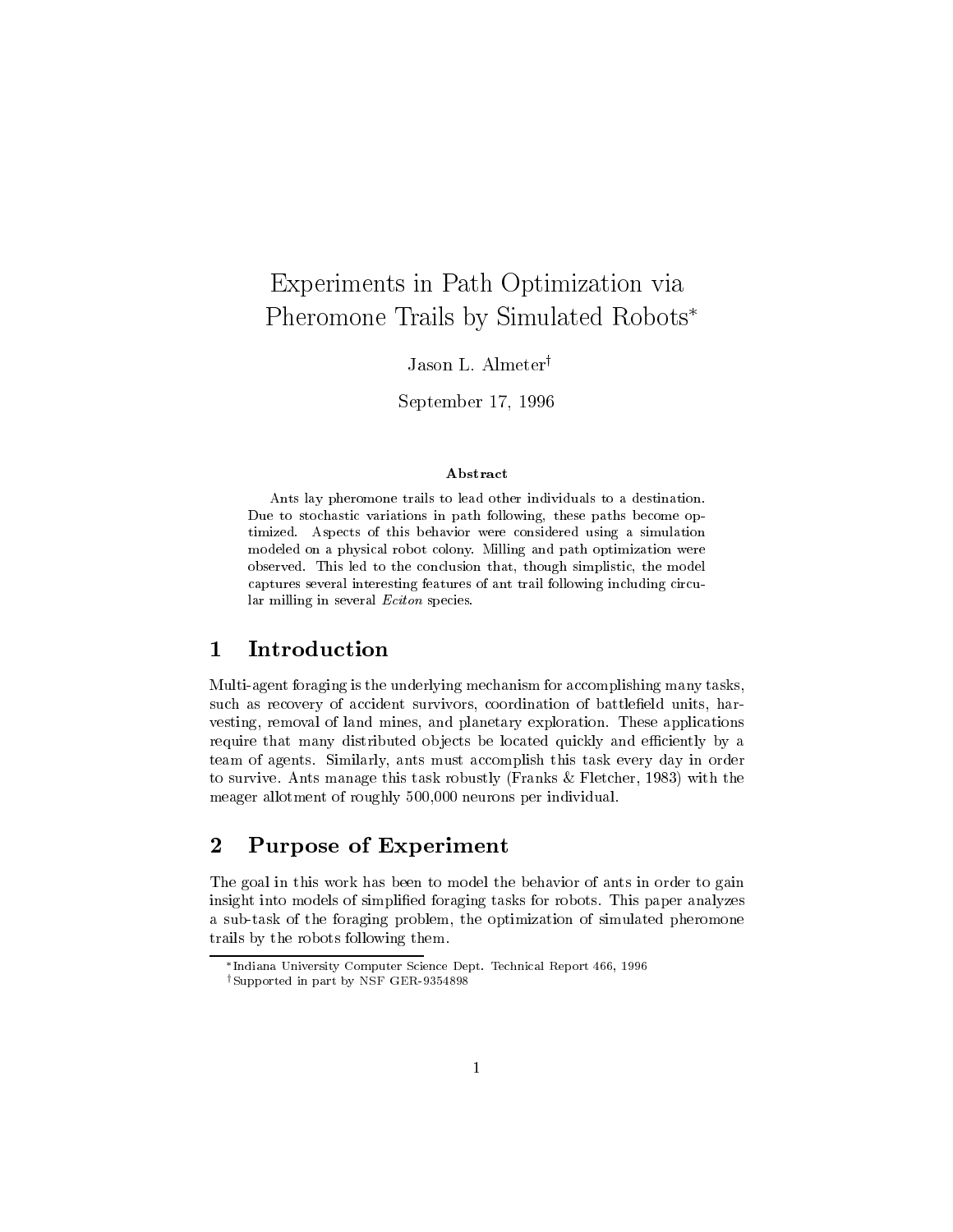#### 3 Experimental Setup

The robots were tested under two experimental conditions. In the first condition, a robot was allowed to roam freely while emitting pheromone and turning up the pheromone gradient, if any. The intention was to verify that a simple `turn towards pheromone' rule would produce path following. The second `task' was to optimize paths during an idealized foraging task. The robot(s) start at randomly chosen locations. They roam around the colony, ignoring any pheromones, until they reach one of two distinguished corners in the colony. On entering one of the special corners ("home"), a robot begins emitting and following a characteristic pheromone. The robot follows this pheromone until it reaches the other special corner (\food") where it switches to emitting and following the other pheromone. This behavior simplies the data logging for the experiment by creating clearly defined end points for the paths. The biological footing is more tenuous: ants do use multiple signaling pheromones (Hölldobler & Wilson, 1990), but most ants generally only lay trails when returning to the nest with food. Anthropomorphizing the resulting behavior, the robot initially roams around looking for "home" or "food", on finding one it starts looking for the other.

#### 3.1Colony

The simulator which was used to conduct the experiments is based on a robot colony under development at IU. The robot performance parameters were set by measuring a Stiquito robot. Briefly, Stiquito is a 15cm long hexapod robot which derives its motive power from wires of shape-memory alloy. Descriptions of previous versions of Stiquito robots are available in (Mills, 1992; Mills, 1993; Mills, 1994). The low level controllers are implemented with offline reprogramable FPGAs. This allows the robots to be easily used for different purposes by different experimenters. The high level robot controllers are currently implemented offboard on a central workstation. The robot bodies receive motion commands via an IR transmitter connected to a serial port of the workstation. The control loop is closed by a vision system which tracks the locations of the robots. This information is used to inform each of the individual robot controllers of the inputs it receives from its sensors. While `global' position information is used within the simulated pheromone system, these coordinates are not available to the robot controllers. Instead, the robots detect the "scent" of their peers when they are too close and move away from them.

#### 3.2Robot

The robots have very simple behavioral controllers vaguely reminiscent of the subsumption architecture (Brooks, 1986). The most basic response of the robots is to avoid the walls of their arena and other robots. When they are too close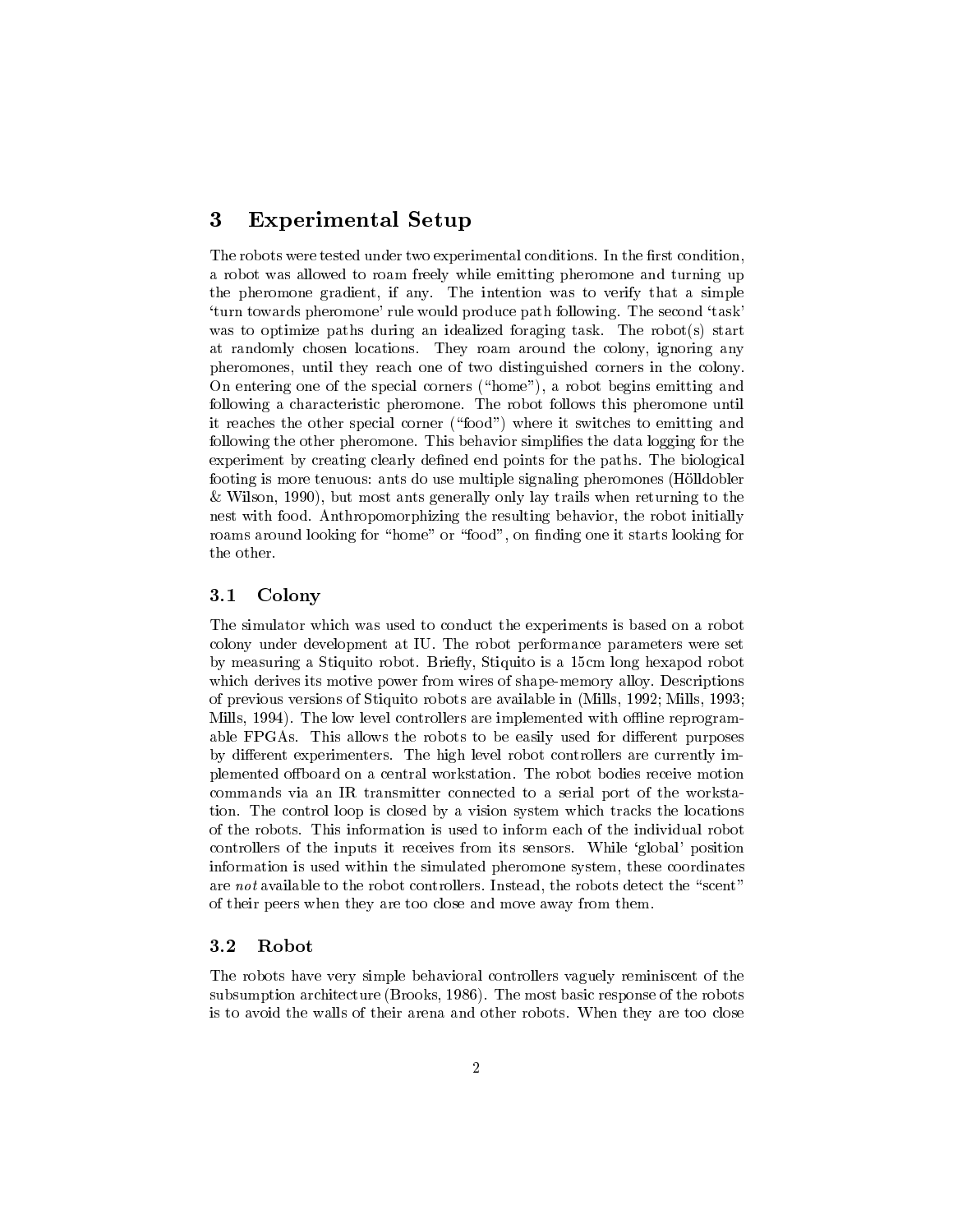

Figure 1: Single robot newly trapped in a mill  $(t=2300s)$ 

to a wall or robot, they turn away from it until they are no longer pointed at it. If a default `walk forward' behavior is added at this point, a robot will tend to walk along the walls of the arena. To produce trail following, a 'turn towards greater simulated pheromone concentration' behavior was added.

## <sup>4</sup> Results

#### 4.1Milling

A free roaming robot, Figure 1,falls into a circular mill (turning round and round) in a manner similar to ants (Schneirla, 1944; Deneubourg & Goss, 1989). This behavior was expected, but we did not know that ants exhibited this behavior until it was found in a subsequent literature search. In this particular case, the interaction between the robot's 'need' to avoid the walls and its 'desire' to perceive a balanced pheromone level caused it to reverse directions at the lower left corner. This trail remains stable until the end of the simulation (Figure 2). The two figures also demonstrate that the robot 'optimizes' the path by smoothing out any tight turns. This appears to happen because the robots receptive fields are in front of the turn axis of the robot, so that the robot perceives the turn in the trail before it gets to it and 'cuts the corner'. Ants exhibit a similar behavior (Schneirla, 1944), but via a different underlying mechanism: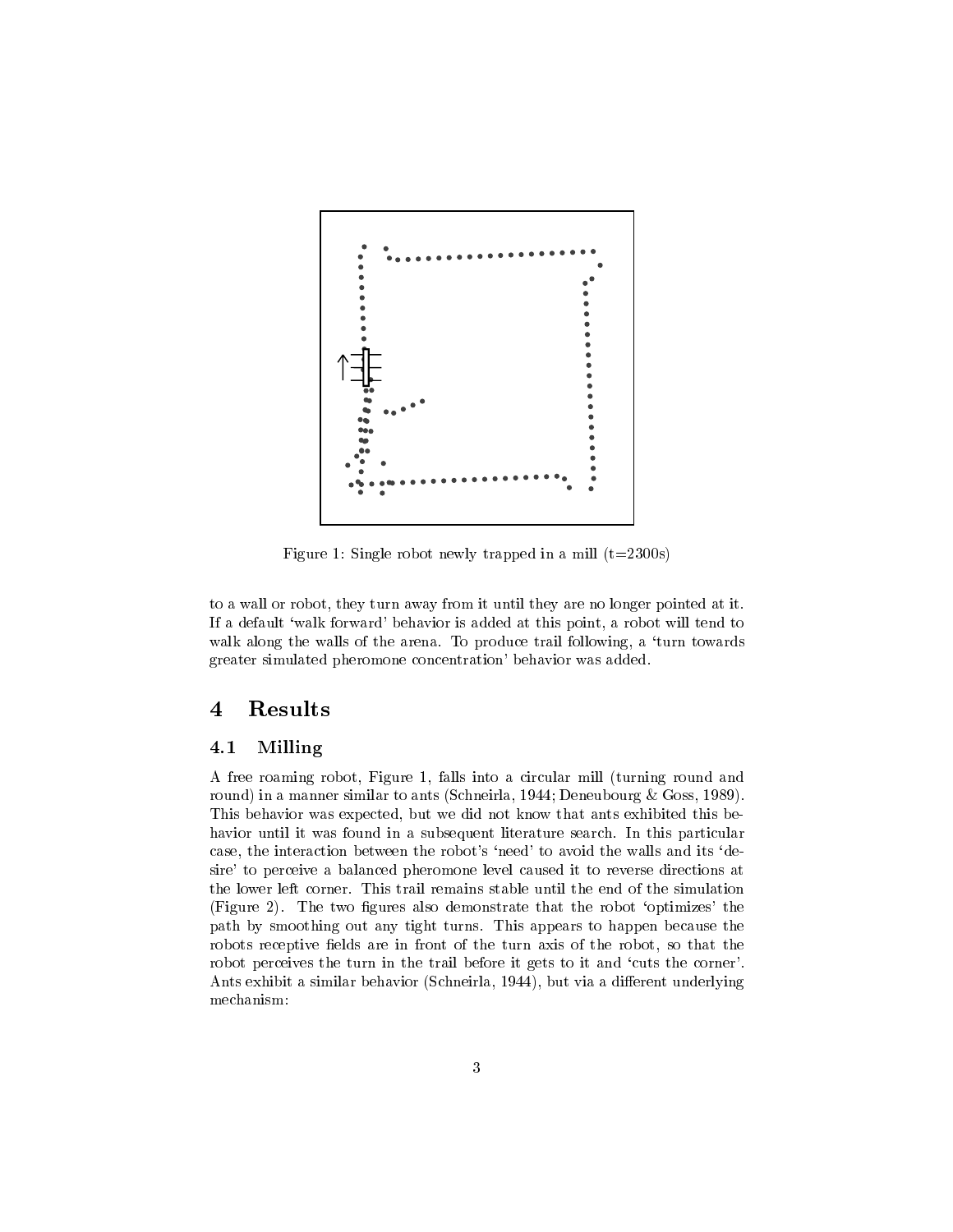

Figure 2: Previous robot some time later  $(t=57600s)$ 

(A)fter Ecitons have formed a column around a glass jar on a glass substratum, removal of the jar leaves a regular circular procession which usually is able to maintain its formation for a considerable time. The chemical trail which is formed as the ants follow the surface becomes sufficient alone to canalize the column. Thus in a number of instances, Ecitons ceased trekking around the outside edge in running around the top surface of a square wooden block, gradually shifting to a course that cut the corners more and more, until finally they followed a circular course which neared the edge only at the center of each side (Schneirla, 1944, pg. 10).

A tripartite mechanism was identied in the case of the Ecitons. The ants turn towards a weak tactile stimulation, away from a strong tactile stimulation, and up the pheromone gradient (Schneirla, 1944). The primary differences between the resulting behavior appear to be in the number of agents needed for path optimization to occur and in the robots' tendency to lose the wall. In the former case, a single robot has been seen to be sufficient for path optimization. However, a single ant follows a trail without optimization. The latter difference is not surprising since the robots have no rules for turning towards any object.

#### 4.2Path Optimization

To further study the optimization effects, we extended the simulation to include an abstraction of a foraging task. Two opposing corners of the colony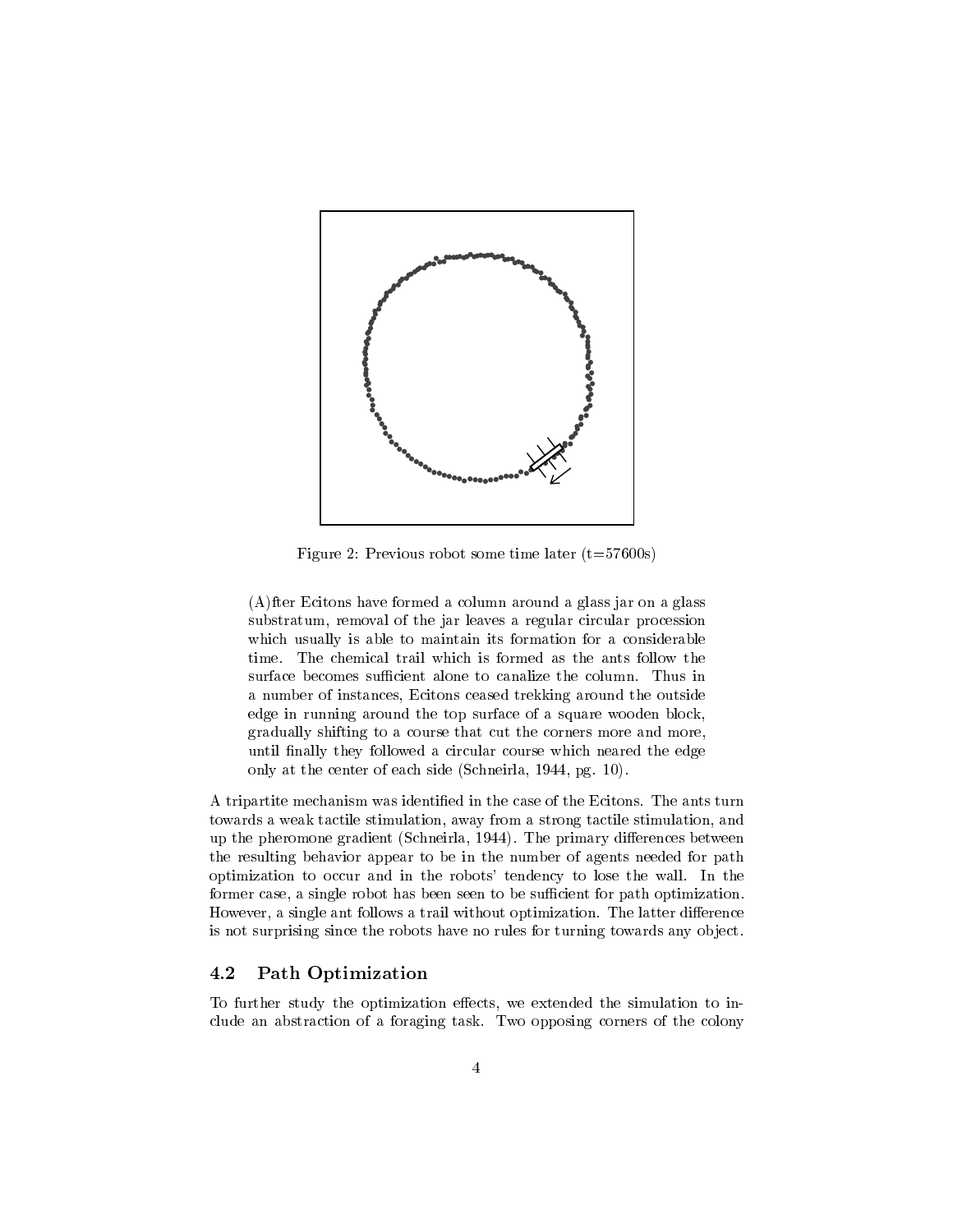

Figure 3: Laps to Criterion (13 min. half-lap) vs. Pheromone Duration Histogram

are distinguished. On entering a corner, a robot changes its behavior mode and begins following and marking a trail with the pheromone associated with that corner. This was done for ease of computing statistics, not for biological realism. Figure 3 is a histogram of the raw data for one robot with step decay of pheromones. Pheromone duration is varied from zero to 120 minutes in steps of one minute with 128 runs per step for a total of 256 half-lap trials per step. We will examine four interesting features of these data.

Region A of the plot (durations from zero to 27 minutes) corresponds to trails which are not long enough for the robot to catch before they evaporate. In this case they walk along the edge of the colony, much like Schneirla's ants (Schneirla, 1944). The robots are not actually attracted to the walls, but since they are only repelled by the walls while pointed at them the effect is similar for the straight walls of the current colony.

In region B (durations from 27 to 54 minutes), the trails are long enough for the robot to catch up to and form a cycle that is then optimized. However, the trails are weak enough that they can be lost at the corners. This is caused by the geometry of the receptive fields, pheromone deposition, and the turn mode of the robot. The change from one behavioral mode to the other tends to cause a kink in the pheromone trail. Because the receptive fields are in front of the pheromone emitter, there is a region near the distinguished corners where the robots are still following the previous trail but the trail has ended. After walking forward, the robot enters the corner and begins following the other pheromone.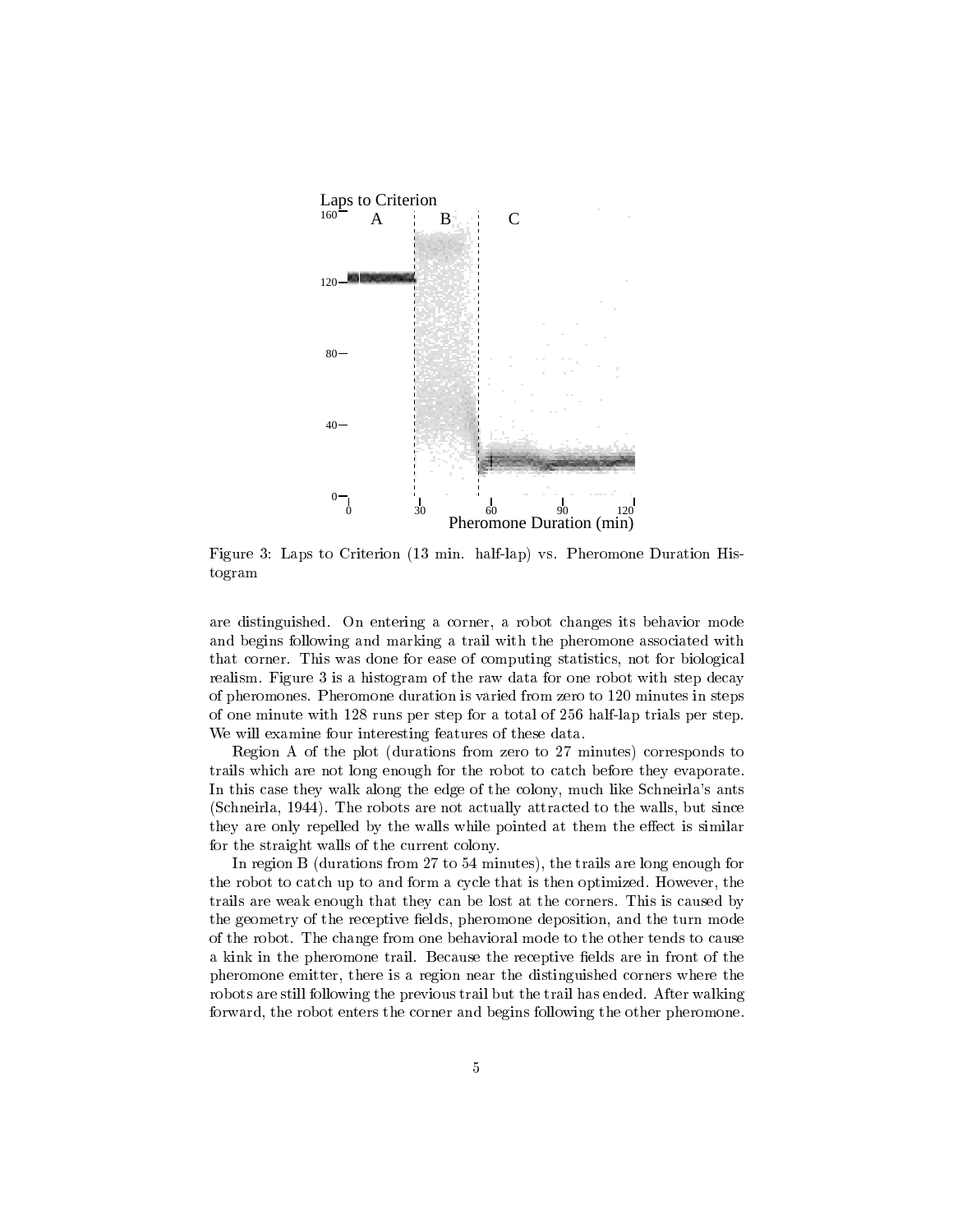

Figure 4: Laps to Criterion (13 min. half-lap) vs. Pheromone Duration Histogram for Two Robots

The optimization of this new trail requires the robot to make a hard turn which it occasionally cannot manage. This causes the broad spread of data points as the robots fall in and out of the cycles at various times during the trial.

Pheromone durations from 54 minutes onward (region C) create trails that are strong enough for the robots to follow fairly robustly. As indicated above, there are occasional outliers that indicate that a robot has lost a trail, but they are uncommon.

Next, we ran the same experiment with two robots (Figure 4 is a 3D histogram of the raw data for two robots collected under the same conditions as the one robot case.) Here we notice that the transition region B between the no optimization region and the optimization region has disappeared. Examining several individual trials led to the unexpected observation that the robots tended to clump together instead of spreading evenly. The conclusion we drew was that the effective length of the trail did not lead to more robust trail following behavior, but rather the doubled strength of the trail was responsible.

We tested this hypothesis by running a single robot with double the usual pheromone deposition rate (data in Figure 5.) This experiment supports the trail strength theory. Close inspection of optimized pheromone durations suggests that after the point of robustness is reached path optimization slows down due to the 'mass' of the trail that must evaporate before a new, optimized region can predominate.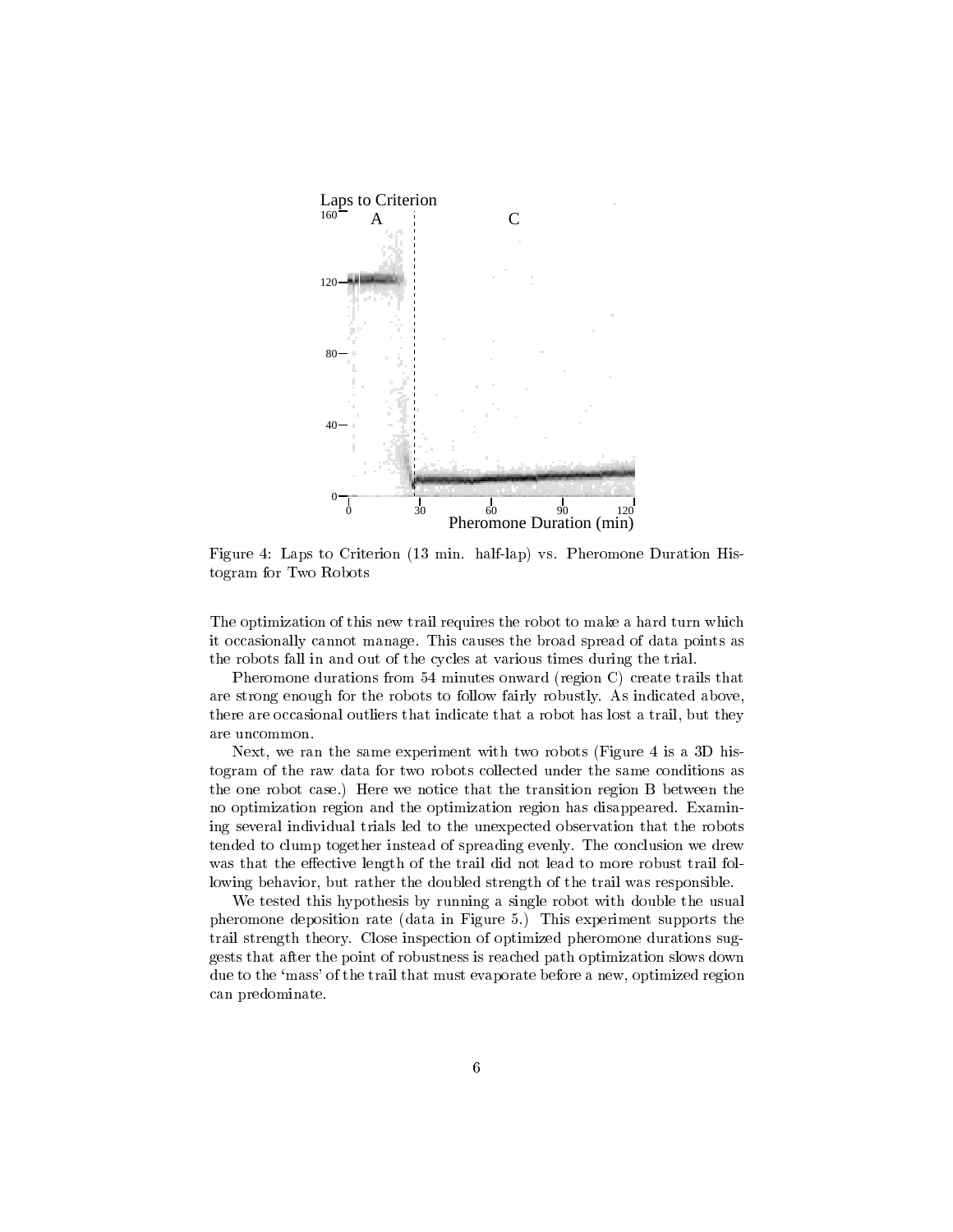

Figure 5: Laps to Criterion (13 min. half-lap) vs. Pheromone Duration Histogram for One Robot with Double Pheromone Deposition Rate

### <sup>5</sup> Perspectives

The current version of the model, while producing some interesting and unexpected behavior, is still too simple to model realistic foraging tasks. Future work will extend the model so that further learning questions can be addressed. When presented with a choice between two trails of differing lengths (Goss et al., 1989; Deneubourg & Goss, 1989) or a choice between two food sources (Pasteels et al., 1987), the reinforcement of the selection can be seen as a form of Hebbian learning (Millonas, 1992). If an ant at a fork  $F$  with a choice between branches  $A$  and  $B$  chooses  $A$  and leaves pheromone, then future ants will be more likely to choose  $A$ . Future work with this system should examine the effect of not just the choices between forks, but also the effect of the evolution of the trails between the forks and the creation of new trails.

### References

- Brooks, R. A. (1986). A robust layered control system for a mobile robot. IEEE Journal of Robotics and Automation,  $RA-2(1)$ ,  $14-23$ .
- Cao, Y. U., Fukunga, A. S., Kahng, A. B., & Meng, F. (1994). Cooperative Mobile Robotics: Antecedents and Directions. Technical Report 001, UCLA Commotion Lab.